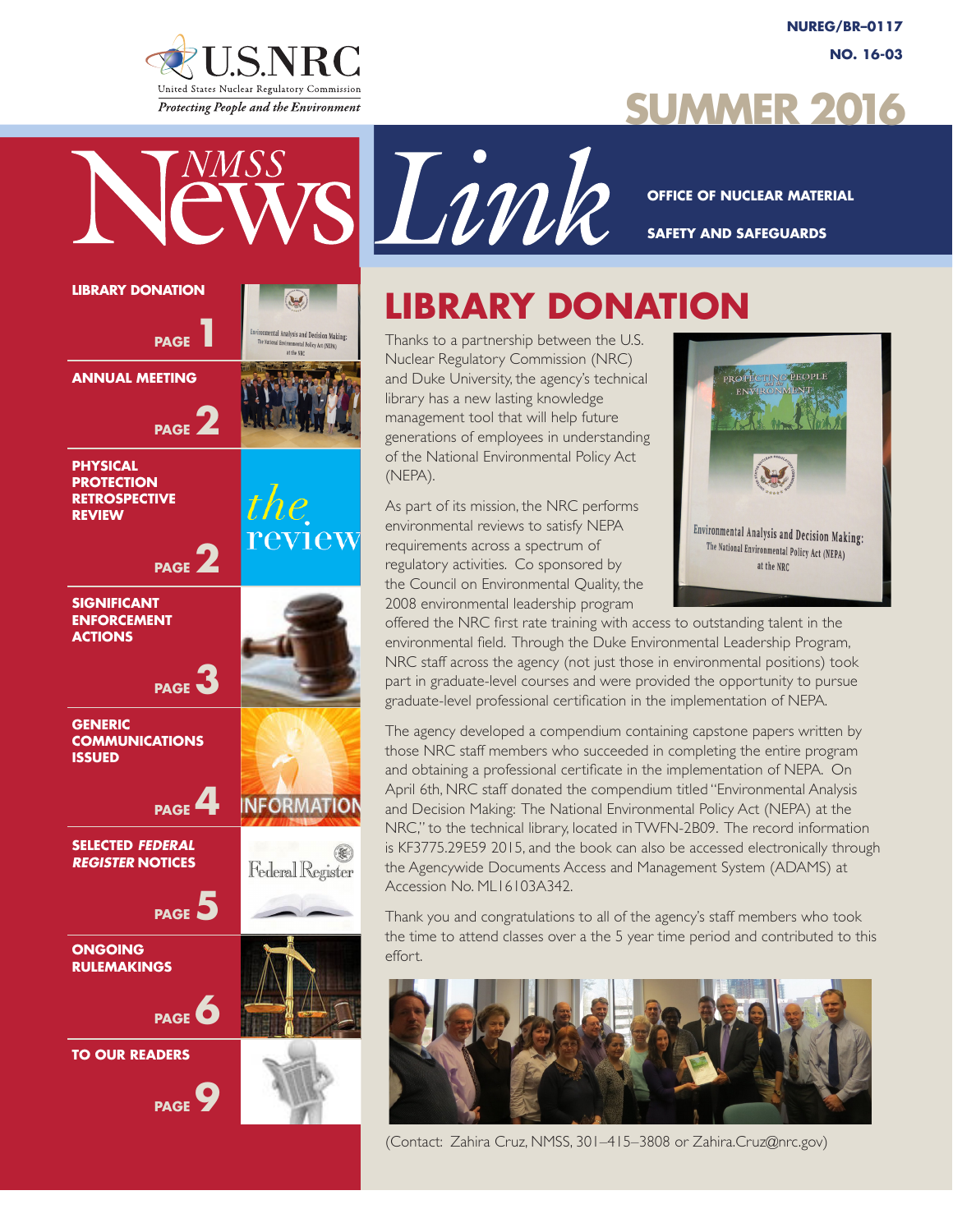

## **ANNUAL MEETING**



On April 25–28, 2016, the Office of Nuclear Material Safety and Safeguards (NMSS) hosted the 12th annual Application of Safeguards to Geological Repositories (ASTOR) meeting on behalf of the International Atomic Energy Agency (IAEA) in Rockville, MD. The 3-day meeting focused on the contents of a 10 year report, which technical experts will use at IAEA's Department of Safeguards. The report will assist in implementing a repository safeguards approach at a specific site. It will include verification technologies, containment and surveillance options, geophysical techniques, design information verifications, methods of data management, and legal framework.

The ASTOR meeting attendees represented 14 Member States (countries), as well as IAEA and the European Commission. Each Member State presented information on its national nuclear waste policy and status of current nuclear waste disposal plans. Finland is leading the way in this area, with plans to begin construction on the first underground geological repository before November 2017. Sweden follows, with an active project underway, estimated to begin construction in 2020. Other Member States are still in the process of site selection and engaging the public.

Presenters representing the United States included those from the NRC's Yucca Mountain Directorate and the U.S. Department of Energy's (DOE's) Office of Nuclear Energy. The topic was a discussion of the "consent-based siting approach," a methodology that includes input from local communities, State and local governments, and Tribes. DOE representatives are currently engaging members of the public across the country through several public meetings on long term spent fuel management.

ASTOR attendees concluded by deciding to meet annually for each of the next 5 years. The annual meetings will continue to address new developments in geological repositories as they arise.

(Contact: Soly Soto, NMSS, 301–415–7528 or Soly.Soto@nrc.gov)

## **PHYSICAL PROTECTION RETROSPECTIVE REVIEW**

On March 19, 2013, the NRC published a final rule that provided reasonable assurance of preventing the theft or diversion of Category 1 and Category 2 quantities of radioactive material, and included security requirements for the transportation of irradiated reactor fuel that weighs 100 grams or less in net weight of irradiated fuel. In December 2014, the Committees on Appropriations of the U.S. House of Representatives and the Senate directed the NRC to evaluate the effectiveness of the new regulations and determine if the requirements were adequate to protect "high-risk radiological material." In response to this mandate, the NRC is working to complete a retrospective program review of the new requirements and associated implementation. As part of this review, the staff is considering more than 200 observations and recommendations that were identified by the NRC staff's assessment activities; results from an independent assessment of separate aspects of 10 CFR Part 37 by three consultants appointed by the NMSS Director; and stakeholder feedback received in response to a *Federal Register* Notice (81 FR 13263), four webinars, and a public meeting. The results of the retrospective program review will be used to develop a report to Congress on the effectives of the rule to protect Category 1 and Category 2 radioactive material.

(Contact: George Smith, NMSS, 301–415–7201 or George.Smith@nrc.gov)

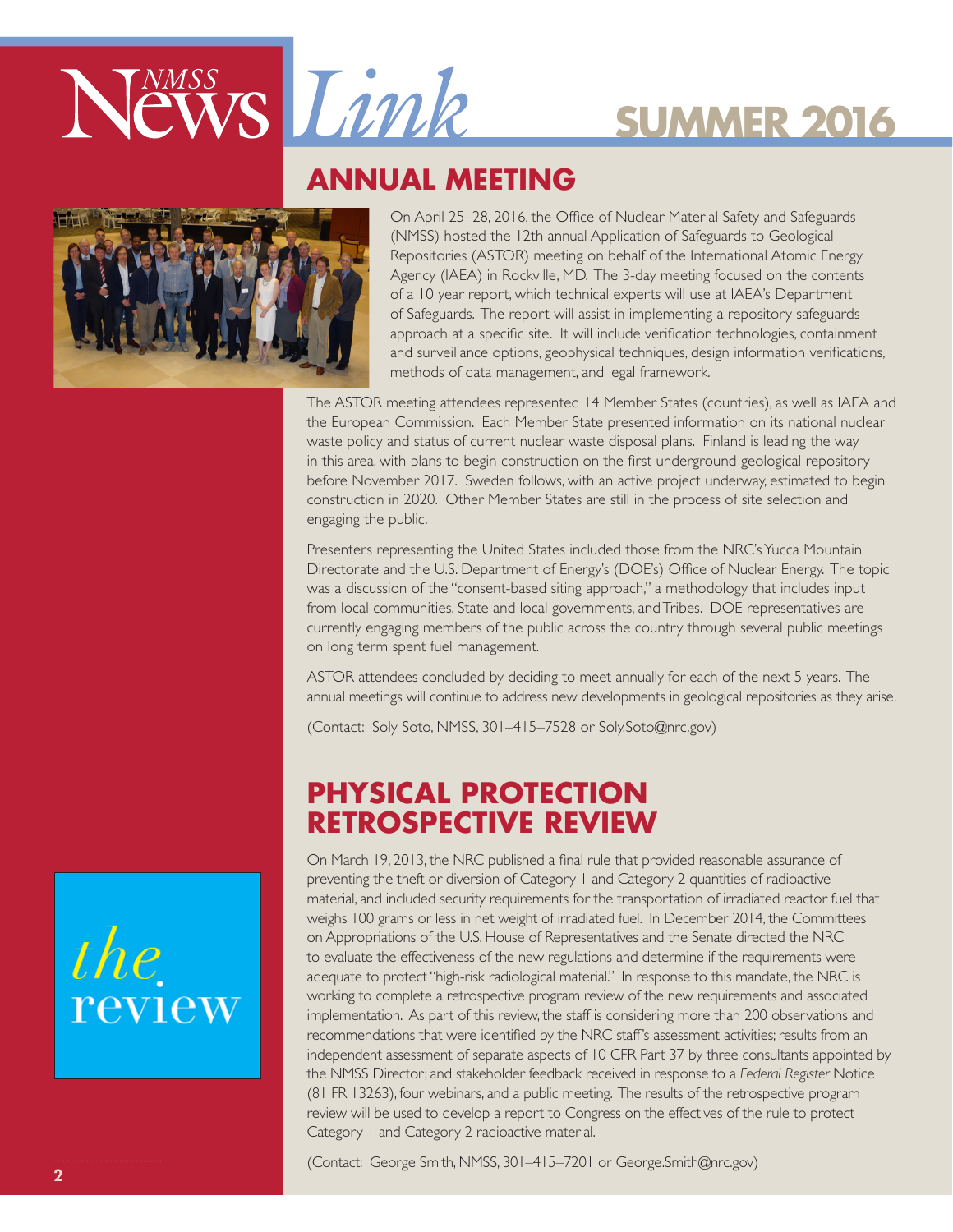







## **SIGNIFICANT ENFORCEMENT ACTIONS**

*The NRC issued significant actions for failure to comply with a regulation.*

#### **Materials Testing Consultants, Inc. (EA-15-221)**

On February 19, 2016, the NRC issued a Notice of Violation to Materials Testing Consultants, Inc., for a Severity Level III violation. The violation involved the failure to use a minimum of two independent physical controls that form tangible barriers to secure portable gauges from unauthorized removal when the portable gauges were not under the control and constant surveillance of the licensee, as required by Title 10 of the *Code of Federal Regulations* (10 CFR) 30.34(i), "Terms and Conditions of Licenses." Specifically, on August 5, 2015, the licensee stored portable gauges with only a single physical barrier during business hours, and the gauges were not under the control and constant surveillance of the licensee.

**SUMMER 2016**

#### **Whitworth–Muench, Inc. (EA-15-190)**

On February 2, 2016, the NRC issued a Notice of Violation to Whitworth–Muench, Inc., for a Severity Level III violation. The violation involved the failure to use a minimum of two independent physical controls that form tangible barriers to secure portable gauges from unauthorized removal when the portable gauges were not under the control and constant surveillance of the licensee, as required by 10 CFR 30.34(i). Specifically, from approximately July 18 to August 18, 2015, a locked pantry door provided the single physical barrier against unauthorized removal of the licensee's portable gauges.

#### **Ferrovial Agroman, S.A. (EA-15-205)**

On February 1, 2016, the NRC issued a Notice of Violation to Ferrovial Agroman, S.A, for a Severity Level III violation. The violation involved a failure to control and maintain constant surveillance or failure to use two independent physical controls that form tangible barriers to secure a portable gauge from unauthorized removal, as required by 10 CFR 20.1802, "Control of Material Not in Storage," and 10 CFR 30.34(i). Specifically, on April 28, 2015, a gauge containing licensed material was left unattended and uncontrolled in the back of a pickup truck at a temporary jobsite and was secured to the truck with two independent controls. However, the keys to both the vehicle and the gauge locks were left in the unlocked truck, which was stolen from the jobsite.

#### **Megan, LLC (EA-15-184)**

On January 25, 2016, the NRC issued a Notice of Violation and Proposed Imposition of Civil Penalty in the amount of \$3,500 to Megan, LLC, for a Severity Level III violation. The violation involved a failure to use two independent controls to secure portable gauges from unauthorized removal whenever the gauges were not under licensee control or constant surveillance, as required by 10 CFR 30.34(i). Specifically, on August 12, 2015, Megan, LLC, kept the gauge in a locked trunk of the car with the locked transportation case secured to the vehicle and the vehicle was unlocked, allowing access to a mechanism that could be used to open the trunk of the vehicle. The gauge user was in a trailer at the temporary jobsite and was not keeping the gauge under control and constant surveillance.

Information about the NRC's enforcement program can be accessed at http://www.nrc.gov/ about-nrc/regulatory/enforcement/current.html. Documents related to cases can be accessed through ADAMS at http://www.nrc.gov/reading-rm/adams.html. Help in using ADAMS is available by contacting the NRC Public Document Room staff at 301-415-4737 or 1-800-397-4209 or by sending an e mail to PDR.Resource@nrc.gov.

(Contact: Michele Burgess, NMSS, 301–415–5868 or Michele.Burgess@nrc.gov)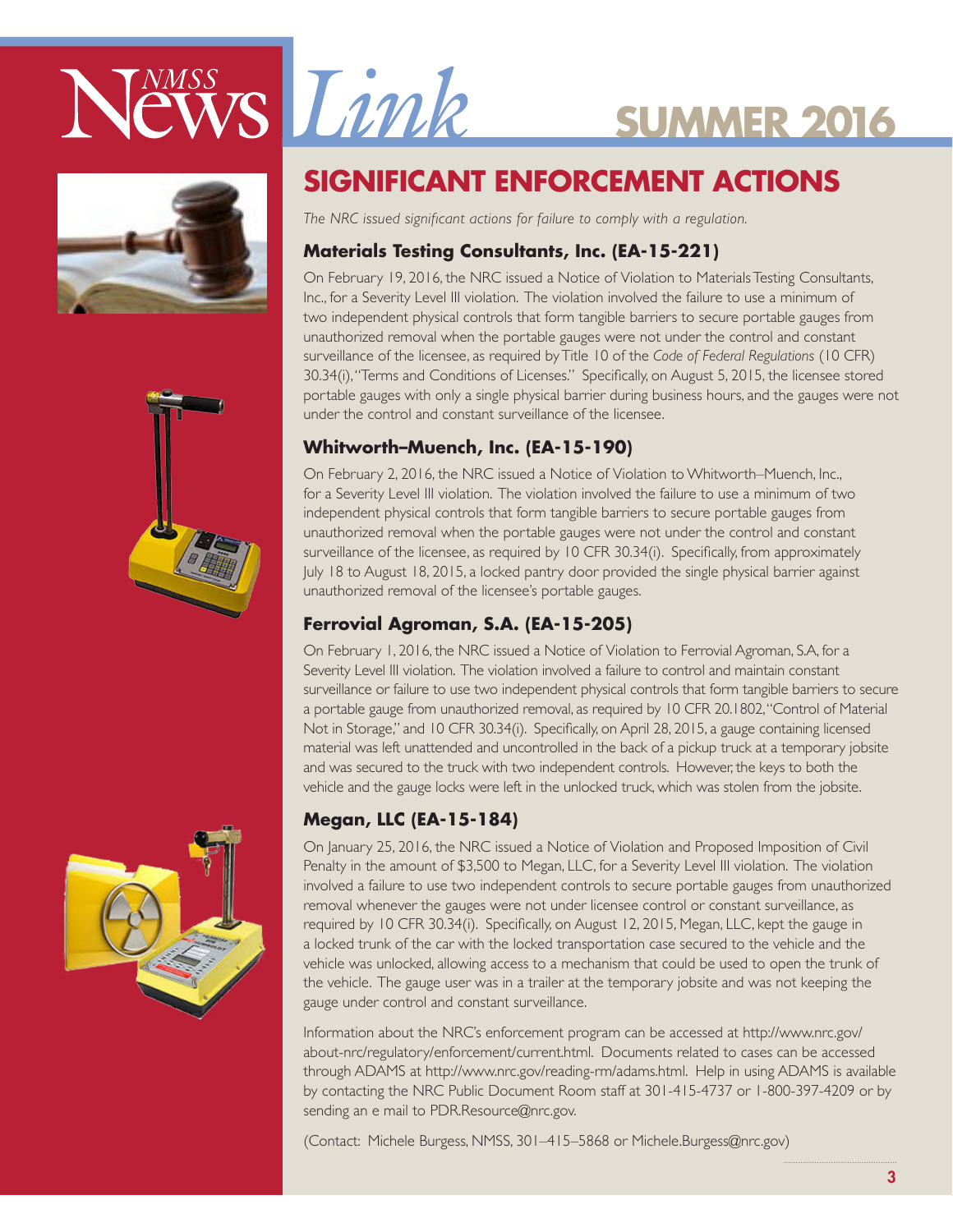





**National Institute of Standards and Technology** U.S. Department of Commerce





# **SUMMER 2016**

## **GENERIC COMMUNICATIONS ISSUED**

The following summarize NRC generic communications issued by NMSS. If any of these documents appear relevant to your needs and you have not received a copy, please call one of the technical contacts listed below. The Web address for the NRC library of generic communications is http://www.nrc.gov/reading-rm/doc-collections/gen-comm.

### **INFORMATION NOTICE**

The NRC information notice (IN) provides significant, recently identified information about safety, safeguards, and environmental issues. Addressees are expected to review the information for applicability to their facilities and consider actions, as appropriate, to avoid similar problemse.

#### **IN-16-03: Revision to the National Institute of Standards and Technology Standard for Radium-223 and Impact on Dose Calibration for the Medical Use of Radium-223 Dichloride**

On January 12, 2016, the NRC issued IN-16-03 to all NRC medical licensees, NRC Master Materials Licensees, Agreement State Radiation Control Program Directors, and State Liaison Officers. The IN alerts addressees that the National Institute of Standards and Technology revised its primary standard for radium-223 (Ra-223), and the IN conveys the impact this revision will have on the calibration of patient doses of Ra-223 dichloride (trade name Xofigo®). Recipients should review the information contained in this notice for applicability to their facilities and consider taking appropriate action, if necessary.

(Contact: Michael Fuller, NMSS, 301–415–0520 or Michael.Fuller@nrc.gov).

#### **REGULATORY ISSUE SUMMARIES**

The NRC regulatory issue summary (RIS) is an informational document used to communicate with the nuclear industry on a broad spectrum of matters.

On April 29, 2016, the NRC issued **RIS-16-05**, "Embedded Digital Devices in Safety Related Systems" (ADAMS Accession No. ML15118A015). The agency issued the RIS to clarify the NRC's technical position on existing regulatory requirements for the quality and reliability of safety-related equipment with embedded digital devices (EDDs). This RIS requires no specific action or written response on the part of an addressee. The NRC's intent in issuing this RIS is to heighten awareness that EDDs might exist in procured equipment used in safety related systems without the devices having been explicitly identified in procurement documentation. Inadequate consideration of these devices in digital technology system upgrades, component replacements, and new equipment applications could lead to an adverse safety consequence. Therefore, addressees should implement early efforts to identify these devices. The scope of this RIS is limited to equipment, including instrumentation and controls, in safety related systems.

On May 9, 2016, the NRC issued **RIS-16-06**, "NRC Regulation of Radium-226 under Military Control and for Coordination on Cercla Response Actions at DoD Sites with Radioactive Materials" (ADAMS Accession No. ML15167A323). The agency issued the RIS for three purposes. First, this RIS clarifies which discrete sources of radium-226 (Ra-226) under military control are subject to NRC regulation as byproduct material under the Atomic Energy Act of 1954, as amended (AEA). This RIS clarifies the discussion of the NRC's jurisdiction over Ra-226 under military control in the NRC final rule "Requirements for Expanded Definition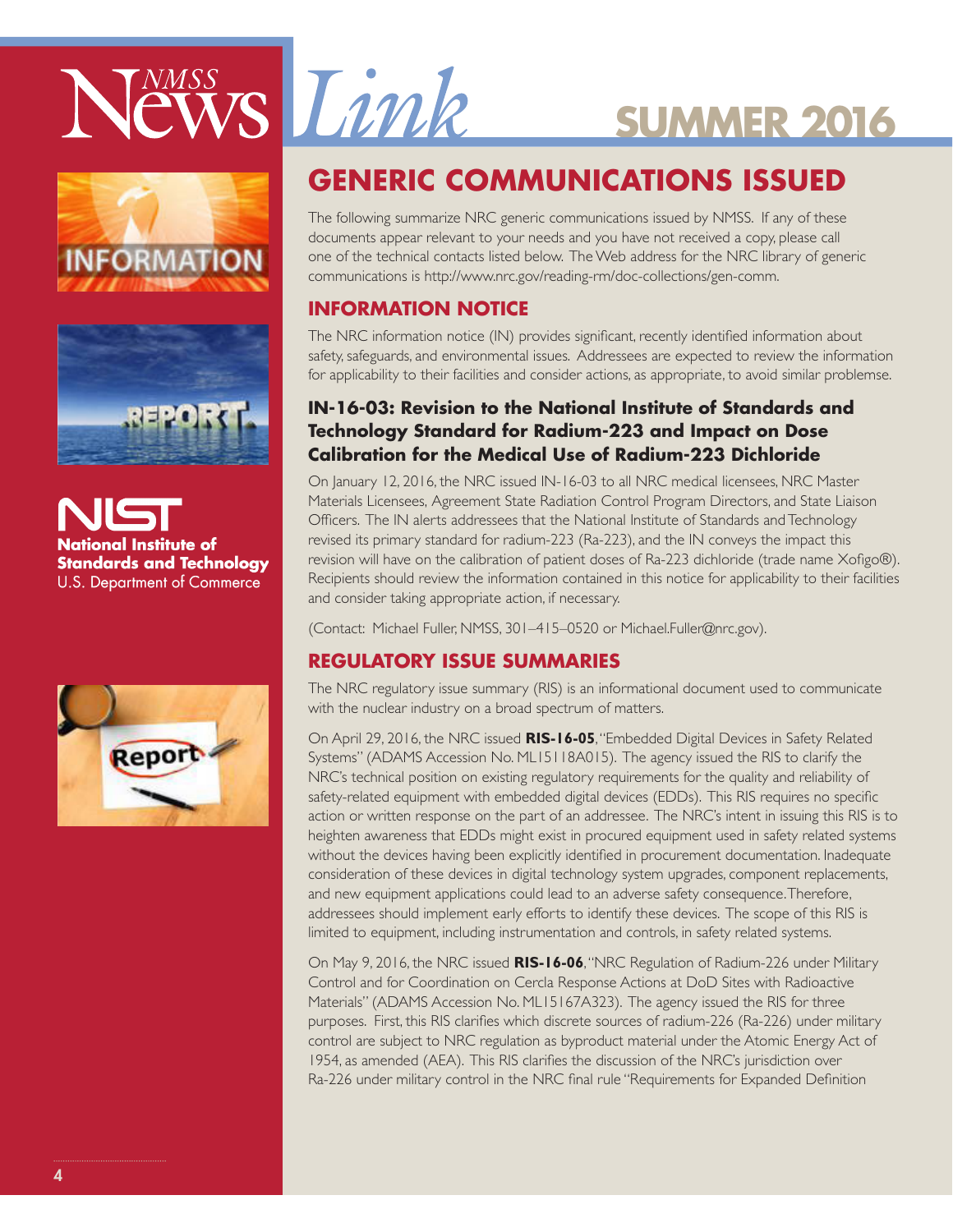

of Byproduct Material" (published in the *Federal Register* (FR), 72 FR 55864 (October 1, 2007)) ("Naturally Occurring and Accelerator-Produced Radioactive Material (NARM) Rule"). Secondly, this RIS describes regulatory approaches to implement the NRC's authority over contamination and items and equipment containing naturally occurring and accelerator produced radioactive material (e.g., Ra-226) at military sites. Thirdly, this RIS describes the NRC and U.S. Department of Defense's coordination and agreement on Comprehensive Environmental Response, Compensation and Liability Act, response actions at military sites with unlicensed AEA byproduct, source, or special nuclear materials, under a memorandum of understanding (MOU) dated April 28, 2016.

*Correction: In the last edition, the ADAMS Accession Number for RIS-15-19, "Decommissioning Timeliness Rule Implementation and Associated Regulatory Relief", was incorrect. The correct ADAMS Accession Number is ML15226A397.*

## **SELECTED** *FEDERAL REGISTER* **NOTICE**

#### **March 21, 2016**

*Federal Register (FR) notice 81 FR 15133, "License Amendment Application for Source Materials License Jefferson Proving Ground" (License Amendment Application; Withdrawal by Applicant)* 

Summary: The NRC is announcing the withdrawal of a license amendment application from the U.S. Department of the Army for its Jefferson Proving Ground site located in Madison, IN, to decommission the site under restricted release conditions, as defined in the NRC's regulations.

(Contact: James Smith, NMSS, 301–415–6103 or James.Smith@nrc.gov)



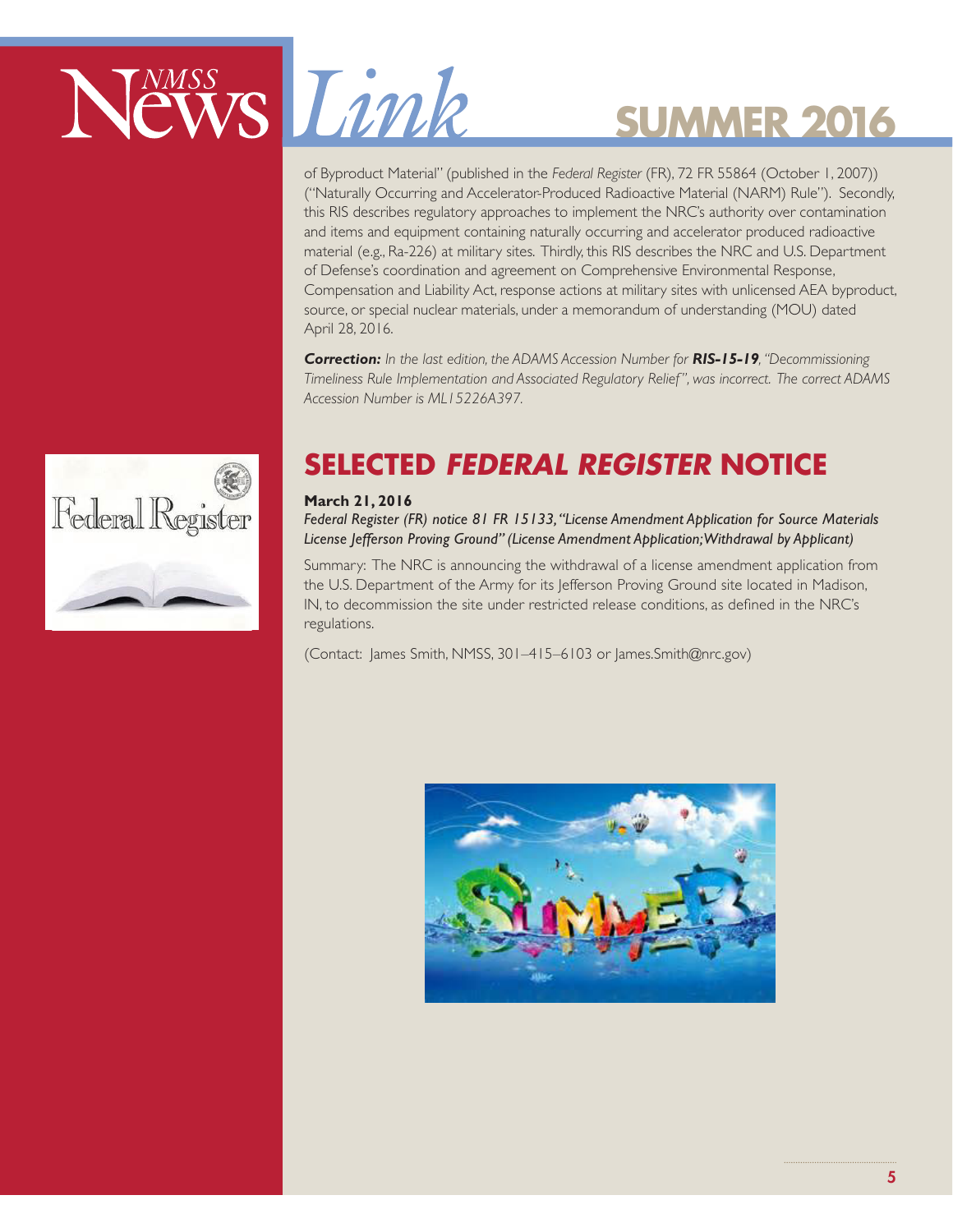

## **ONGOING RULEMAKINGS**

#### **RULEMAKING DESCRIPTION STATUS**

#### **PROPOSED RULES**

10 CFR Parts 30 and 32, "Items Containing Byproduct Material Incidental to Production (formerly Polymer (Polycarbonate or Polyester) Track Etched (PCTE) Membranes)"

The proposed rulemaking would amend requirements for track etched membranes that have been irradiated with mixed fission products as part of the membrane production process. The proposed rulemaking would also accommodate the licensing and distribution of other irradiated products (e.g., gemstones) without the need for a specific exemption for each distributor.

The NRC is currently drafting the regulatory basis for the rulemaking and expects to release it for public comment in December 2016.

10 CFR Part 73, "Enhanced Security for Special Nuclear Material"

The proposed rule would update security regulations, including portions of 10 CFR Part 73, related to physical protection of special nuclear material at NRC licensed facilities and in transit.

On February 3, 2015, the Office of Nuclear Security and Incident Response submitted a user need request (ADAMS Accession No. ML14317A037) to NMSS to initiate a rulemaking to update the security regulations within 10 CFR Part 73. NMSS accepted the regulatory basis (ADAMS Accession No. ML14321A007) on February 25, 2015. On April 22, 2015, the NRC published the final regulatory basis in the *Federal Register* (80 FR 22434). A working group was formed and is working on the proposed rule.

10 CFR Part 73, "Cyber Security at Fuel Cycle Facilities" The proposed rulemaking would revise 10 CFR Part 73 to add new cyber security requirements for fuel cycle facilities.

On September 4, 2015, the NRC published the draft regulatory basis and asked for comments in the *Federal Register* (80 FR 53478). The working group revised the document. The final regulatory basis was completed on March 22, 2016, and was noticed in the *Federal Register* on April 12, 2016 (81 FR 21449). The NRC has held eight public meetings on the rulemaking so far, and plans two additional meetings for July and August 2016. Draft proposed rule language was provided for public review in May 2016 and was discussed at a May 19, 2016, public meeting.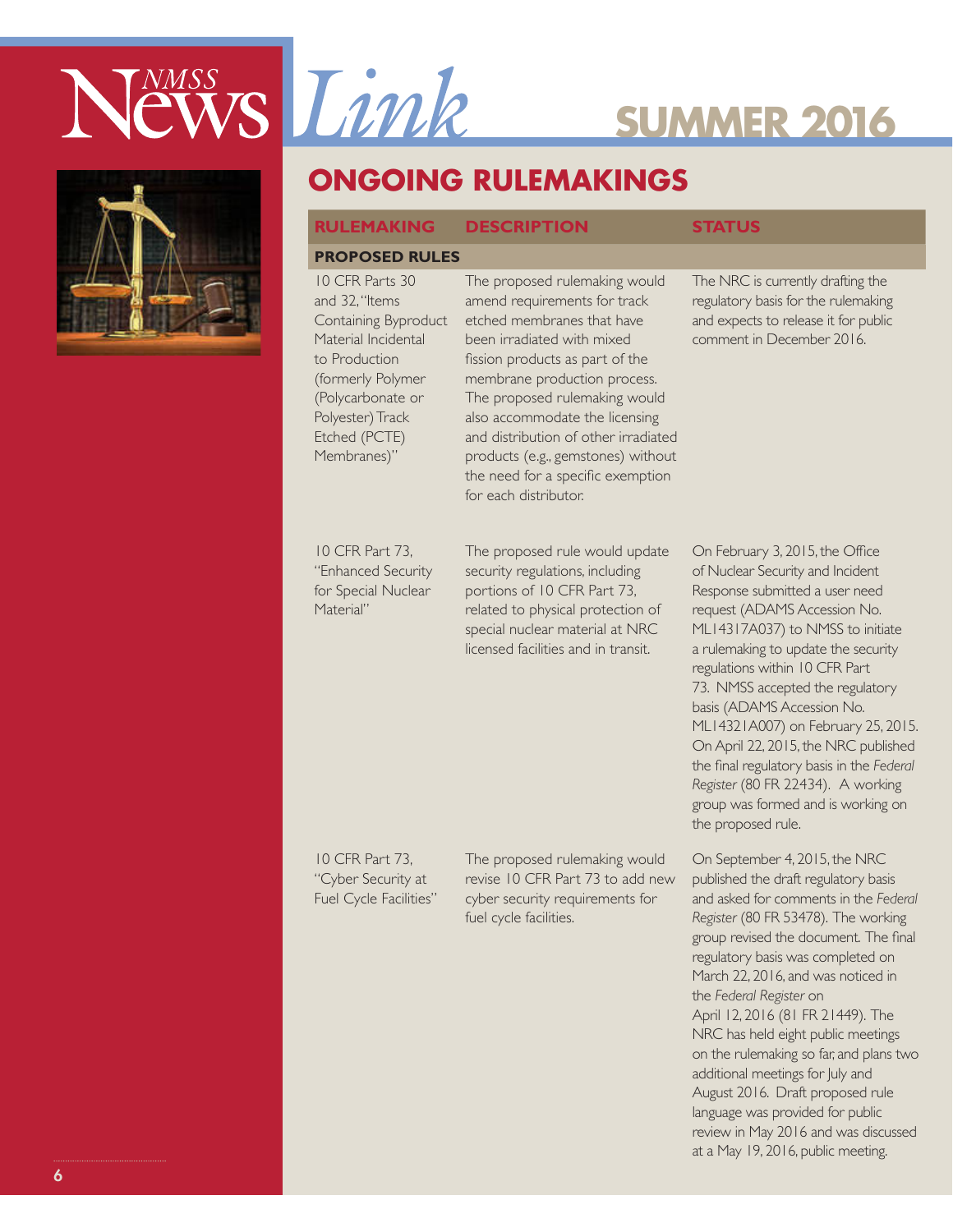# News Limk

# **SUMMER 2016**

#### **FINAL RULE**

10 CFR Part 35," Medical Use of Byproduct Material— Medical Event Definitions, Training and Experience and Clarifying Amendments"

The rule would amend the reporting and notification requirements for medical events for permanent brachytherapy, amend training and experience requirements to remove attestation requirements for certain individuals, make changes, as requested, in petition for rulemaking (PRM)-35-20, petition for rulemaking, and clarifying amendments.

The proposed rule would revise 10 CFR Part 61 to require LLRW disposal licensees and license applicants to conduct updated site specific analyses and to permit the development of criteria for future LLRW acceptance based on the results of these analyses.

10 CFR Part 74, "Material Control and Accounting of Special Nuclear Material"

10 CFR Part 61, "Low–Level Radioactive Waste (LLRW) Disposal"

> This rule would revise and consolidate the current Material Control and Accounting (MC&A) requirements into 10 CFR Part 74, and would clarify and strengthen the MC&A requirements, in part, by removing existing exemptions in the item control provisions.

10 CFR Parts 40, 70, and 75, "Small Quantities Protocol" This rulemaking implements the requirements of the agreement between the United States and IAEA for the application of safeguards in connection with the Treaty for the Prohibition of Nuclear Weapons in Latin America. In addition, this rulemaking implements the modifications to this agreement's small quantities protocol under the U.S. and IAEA Caribbean Territories safeguards agreement.

The NRC published the proposed rule and draft guidance in the *Federal Register* (79 FR 42224) for public comments on July 21, 2014. The comment period closed November 18, 2014. The NRC received 69 comment letters, each containing numerous individual comments. The comments are posted at http://www.regulations.gov under Docket ID NRC-2008-0175. On October 8, 2014, the NRC held a public meeting to promote better understanding of the proposed amendments. The comments received are under NRC review. The final rule package is due to the Commission in June 2016.

The NRC published the proposed rule and notice of availability of the draft guidance in the *Federal Register* (80 FR 16082 and 80 FR 15930) on March 26, 2015. The comment period was extended and closed on September 21, 2015. The staff is reviewing the comments received. The final rule package is due to the Commission in September 2016.

Staff is resolving the public comments and preparing the final package for the rulemaking.

The staff has not received approval from the Commission to start this rulemaking. The staff submitted the rulemaking plan to the Commission on May 31, 2016.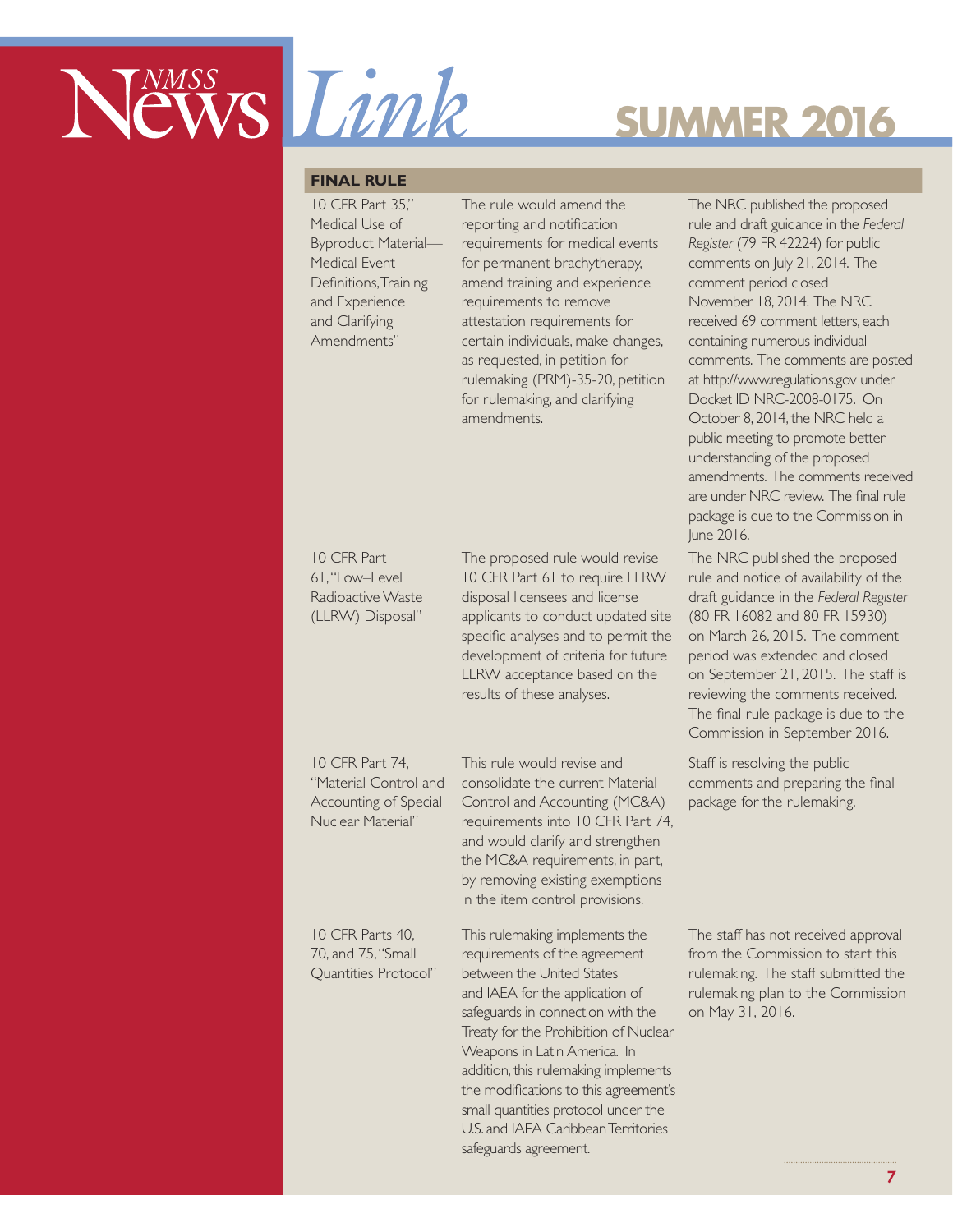

#### **PETITIONS**

PRM-72-6, "Petition for Rulemaking (PRM-72-6), C-10 Research and Education Foundation, Inc."

The petitioner submitted 12 requests for the NRC to amend its regulations concerning dry cask safety, security, transferability, and longevity. In a *Federal Register* notice dated October 16, 2012, the NRC denied nine of the petitioner's 12 requests (Requests 1, 2, 3, 5–8, 10, and 12), accepted for consideration Request 11 as part of the ongoing independent spent fuel storage installation security rulemaking effort (RIN 3150-AI78; Docket ID NRC-2009-558), and reserved two requests for future rulemaking determination (Requests 4 and 9).

Staff submitted the Petition Docket Closure Package to the Office of Administration and obtained concurrence from the Office of the Secretary. The petition for rulemaking; denial submitted by C-10 Research and Education Foundation, Inc. on Part 72 was published in the *Federal Register* on June 27, 2016.

PRM-28, PRM-29 and PRM-30, "Linear No-Threshold Model and Standards for Projection Against Radiation"

The NRC received three petitions for rulemaking (PRM) requesting that the NRC amend its 80 FR 35870, the receipt of the "Standards for Protection against Radiation" regulations and change the basis of those regulations from the Linear No-Threshold (LNT) model of radiation protection to the radiation hormesis model.

On June 23, 2015, the NRC published in the *Federal Register*, Petition For Rulemaking; Notice of Docketing and requested public comment on three PRMs, PRM-20-28, PRM-20-29, and PRM-20-30. The public comment period was September 8, 2015. But on August 21, 2015, the NRC published in the *Federal Register*, 80 FR 50804, the receipt of the Petition for rulemaking; notice of docketing and extension of comment period. The NRC extended the public comment period until November 19, 2015, to allow more time for members of the public to develop and submit their comments. Staff is examining the issues raised in the PRMs to determine whether they should be considered in rulemaking.

#### **POLICY STATEMENT**

Tribal Policy Statement The Tribal Policy Statement

development will describe the Commission's policy for consulting and coordination with Native American tribes.

The proposed Tribal Policy Statement was published in the *Federal Register* (79 FR 71136) on December 1, 2014, and the public comment period closed on May 31, 2015. Staff is in the process of reviewing comments.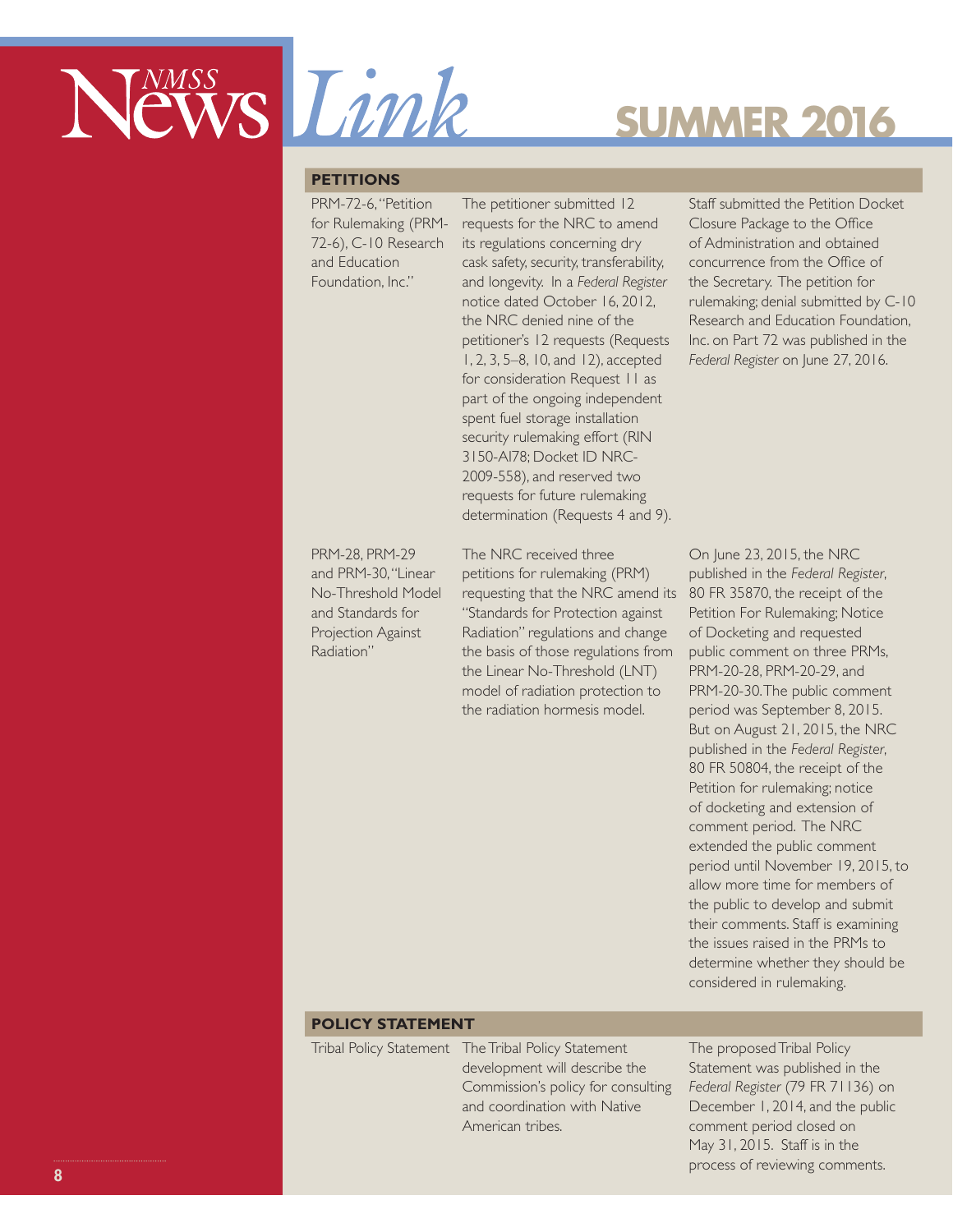



## **TO OUR READERS**

Thank you for your interest in our newsletter. In our attempt to keep the NMSS licensee newsletter—The *NMSS News Link*—relevant, we welcome feedback on its contents. If you would like to suggest topics for the newsletter, please contact Vanessa Cox, NMSS Rulemaking and Project Management Branch, by telephone at 301–415–8342 or by e–mail at Vanessa.Cox@nrc.gov. In addition, to ensure proper delivery of The *NMSS News Link* and to prevent any interruption of service, please report e–mail address changes to Ms. Cox.

Please send written correspondence to the following address:

Vanessa Cox, Editor, NMSS Licensee Newsletter Office of Nuclear Material Safety and Safeguards U.S. Nuclear Regulatory Commission Two White Flint North, Mail Stop: T-8-D36 Washington, DC 20555–0001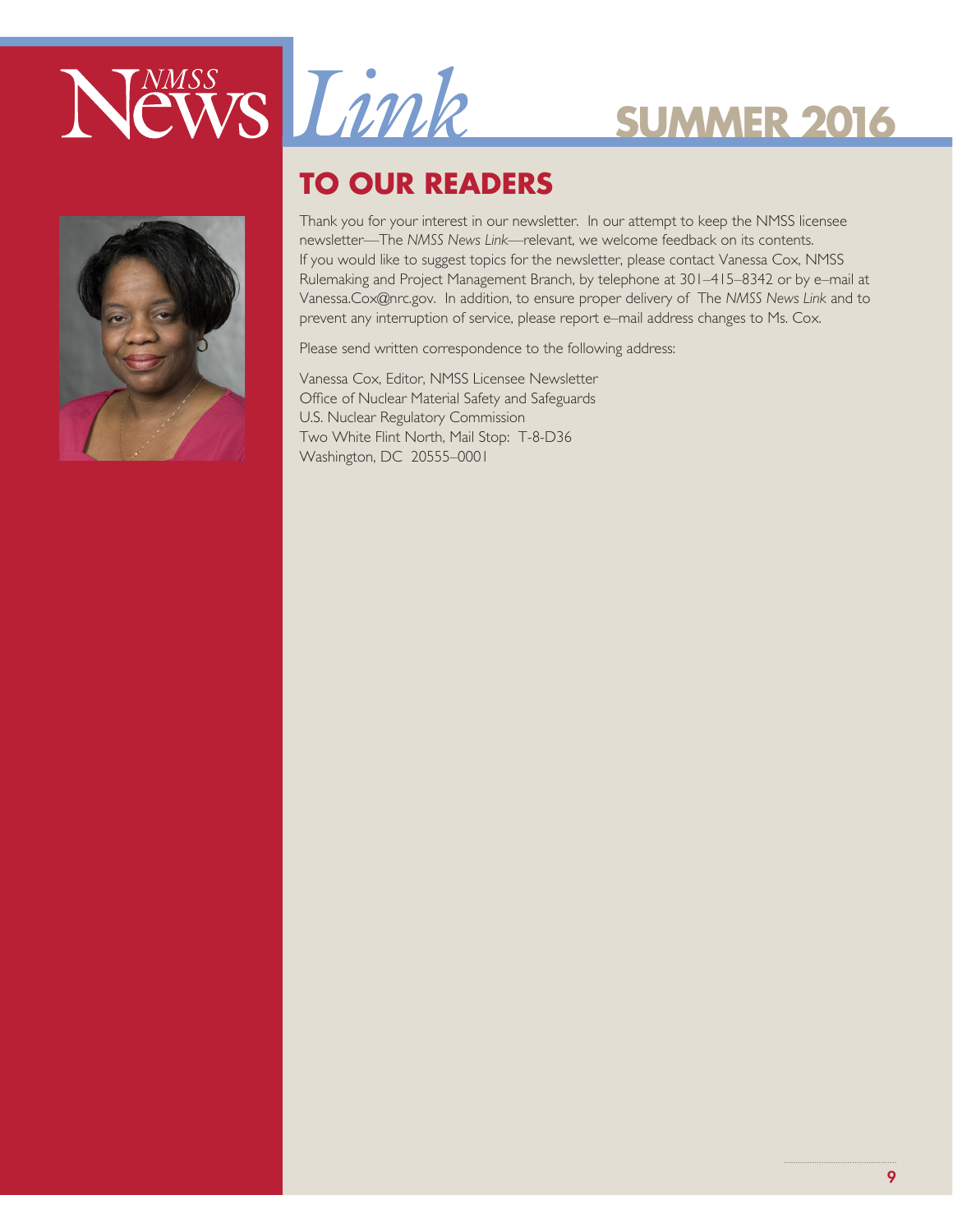

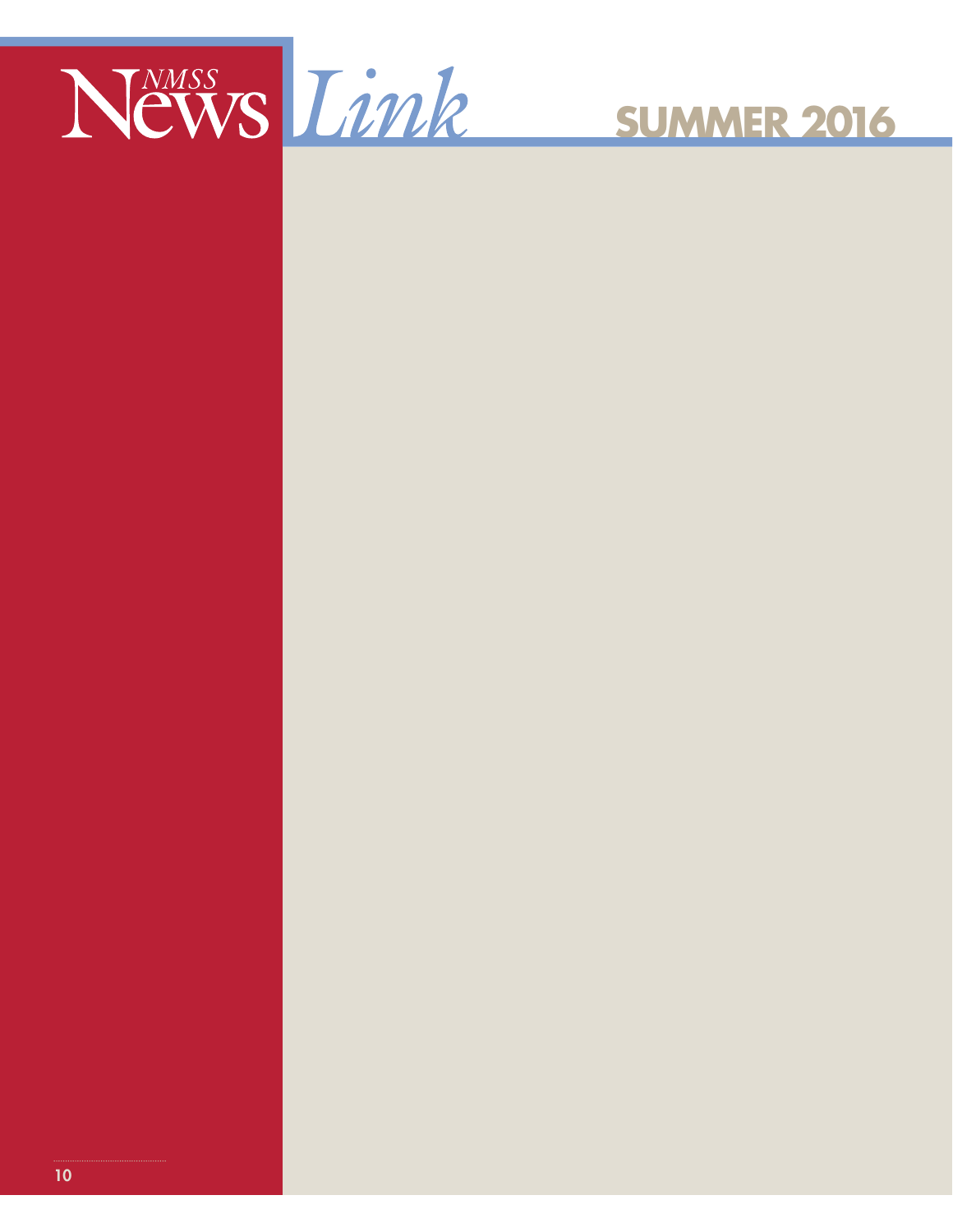





11